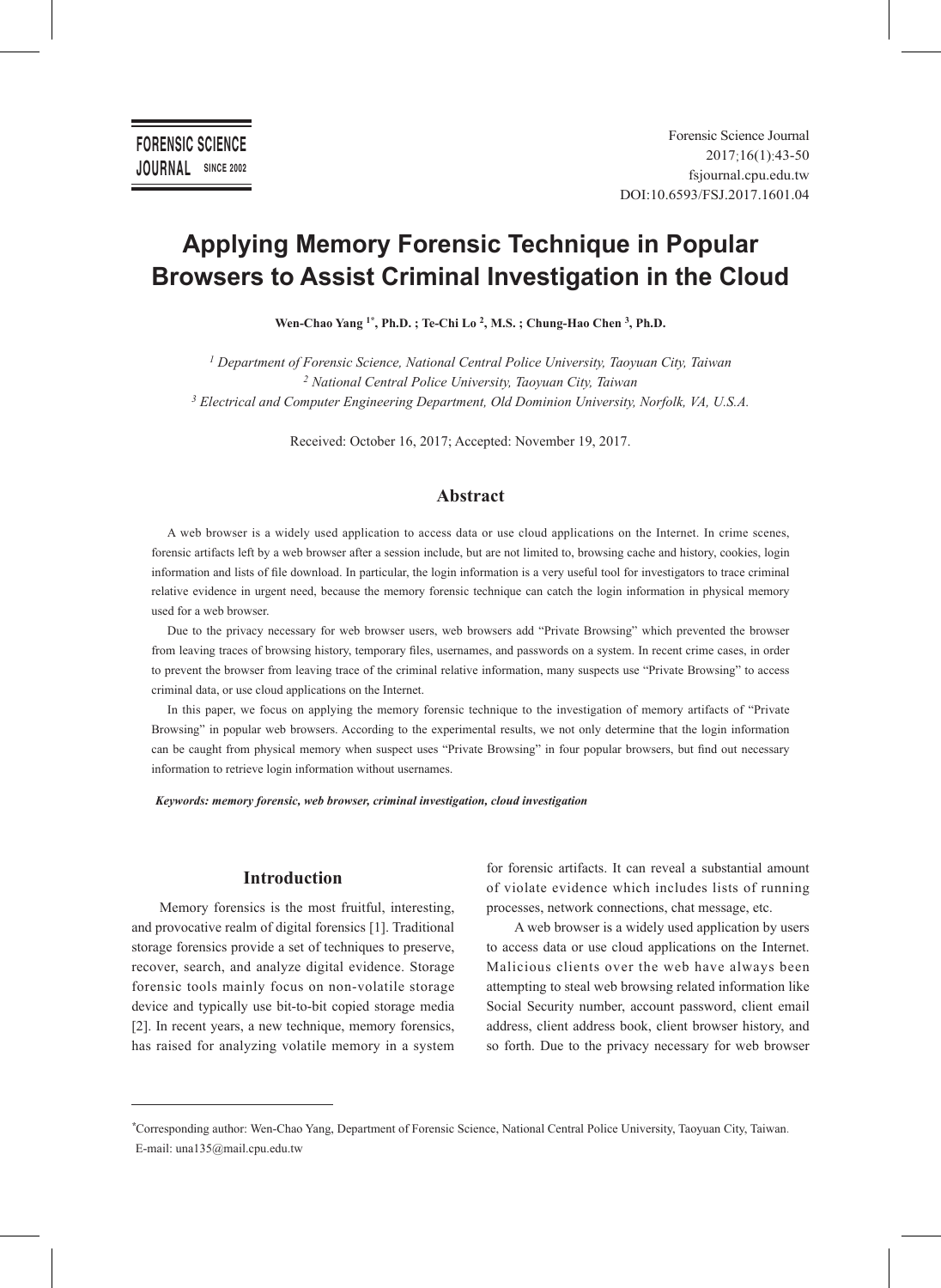users, Apple safari browser adds "Private Browsing," the private browsing mode, which can prevent the browser from leaving traces of browsing history, temporary files, username, and password on a system in 2005 [3]. To date, many popular web browsers, such as Google Chrome, Mozilla Firefox, Microsoft Edge and Microsoft Internet Explorer (IE), include this feature. In Mozilla Firefox the feature is well known as Private Browsing [4]. In Google Chrome, it is called as incognito mode [5]. In Microsoft Edge and Internet Explorer, it is called as In-Private mode[6,7]. Therefore, many suspects use the private browsing mode or the incognito mode of popular web browsers to access criminal data or use cloud applications on the Internet to prevent the browser from leaving trace of criminal relative information.

Several studies have examined the browser trace left by Private Browsing. In 2014, Chivers [8] examined the use of IE 10's In Private Browsing feature to discover what the browser' trace could be recovered. Chivers found that IE 10 maintains its history records and cache in the WebCacheV01.dat file and claimed that over 80% of evidence on browsing history was recoverable from non-database areas. Satvat *et al.* [3] examined the remains left by Firefox 19.0, Safari 5.1.7, Chrome 25.0.1364.97 and IE 10.0.9200.16521. Although they found that evidence from private browsing sessions could not be recovered in its database when Firefox was cleanly closed, cache artifacts was contained in physical memory in Domain Name Server (DNS). Ohana and Shashidhar [9] investigated the artifacts left by private mode and portable browsers like Microsoft IE, Google Chrome, Mozilla Firefox and Apple Safari. From these experiments, they discovered that IE left the most artifacts in untypical locations and Chrome Portable proved to leave the most artifacts on the host machine. For other browsers, physical memory appeared to be the best place to obtain evidence. Alam *et al.* [7] investigated the artifacts left by InPrivate browsing feature in a Microsoft Edge browser and found that physical memory appeared to be the best place to obtain evidence.

#### **Proposed Method**

This section describes our proposed testing and forensic framework. The purpose is to analyze whether or not login information is left and which keywords are near login information in physical memory used for "Private Browsing" in popular web browsers.

#### *Instruments*

To investigate the artifacts that browsers leave in physical memory, the following list of tools and devices are used.

- 1. Computer: Intel Pentium 3558U 1.7GHz CPU with 4GB RAM.
- 2. Virtual machine (VM): VMware Workstation Player (version 12) is used to simulate the suspect's computer.
- 3. Operating system of suspect's computer: Microsoft Windows 10
- 4. Physical memory of suspect's computer: 2GB
- 5. Browsers of suspect's computer:
	- 5.1. Google Chrome: version 53.0.2785.14m
	- 5.2. Mozilla Firefox: version 48.0.1
	- 5.3. Microsoft Internet Explorer: version 11.0.14393.0
	- 5.4. Microsoft Edge: version 38.14393.0.0
- 6. Mails or social communities
	- 6.1. Google Gmail
	- 6.2. Microsoft Hotmail
	- 6.3. Facebook
- 7. Forensic tools
	- 7.1. AccessData Forensic Toolkit (FTK) Imager: version 3.4.2.6 (in a 256GB M.2 Solid State Disk, SSD)
	- 7.2. X-ways WinHex: version 18.3

#### *Experiments*

The VM is cloned after installing operating system and four kinds of browsers so as a clean system each time. Then, we conduct following tests for the experiment. During each test, we imitate the behavior of suspects, and then an investigator installs the forensic SSD and runs AccessData FTK Imager tool to do memory dump for physical memory and the page file. After memory dump is finished, we use X-ways WinHex to analyze the dump and the page files.

In order to investigate the left memory artifacts, we design three experimental conditions that show different statuses of web browsers, browsing modes, and mails or social communities. In the first experimental condition, we investigate the login information to determine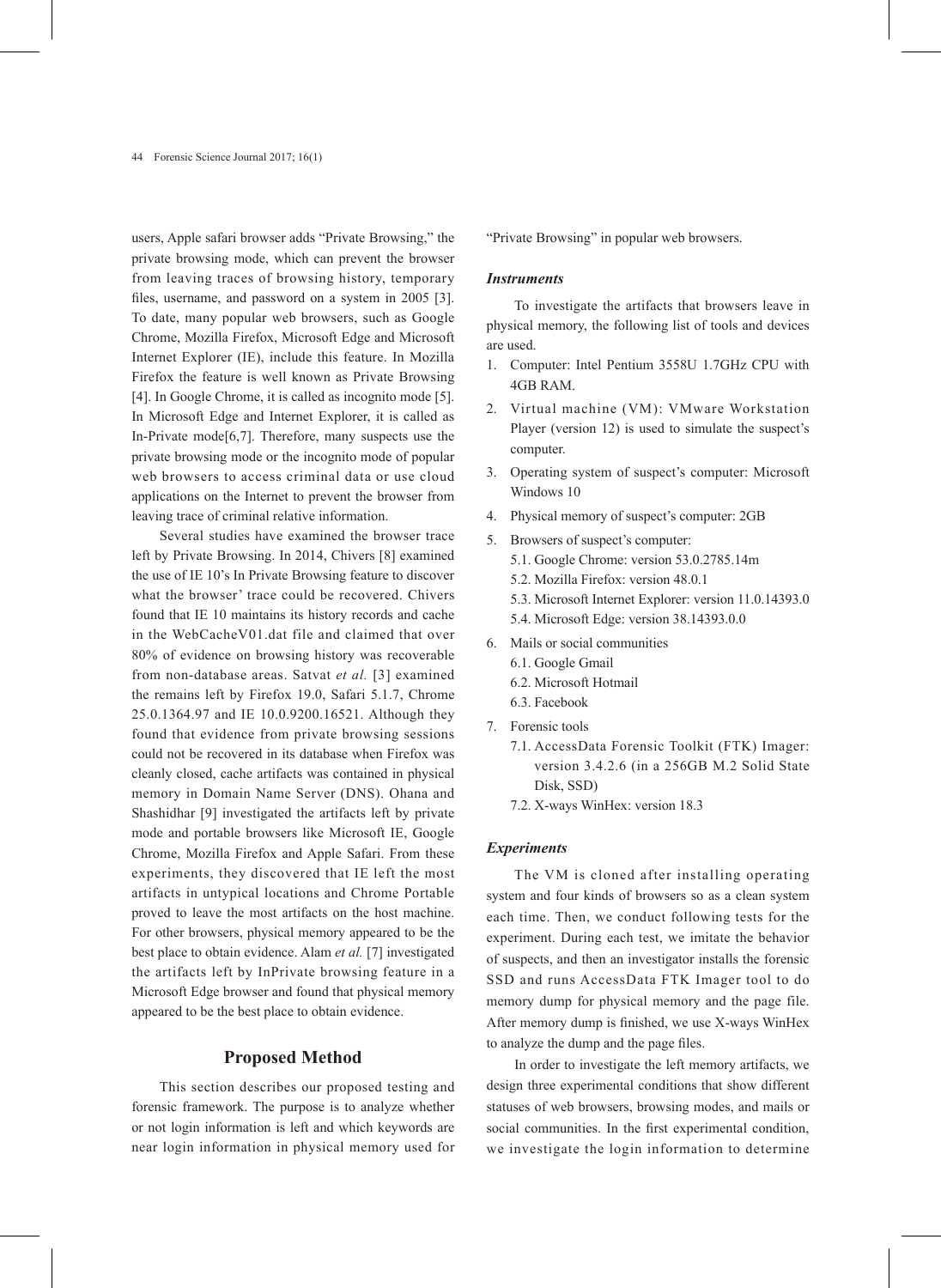whether or not the suspect uses only one tab page. In tests 1 and 3, we dump memory when the suspect uses only one tab page. The contrast tests are tests 2 and 4. Then, tests 1, 3, 5, and 6 will use login information in different browsing modes.

The memory analysis is a well-known time consuming work, especially without the assistant keywords. We want to not only determine if the login

information exists in different browsing modes to log in different mails or social communities, but find out the assistant keywords to gather login information in the last experimental condition. Tests 7 and 8 are designed to log in different mails or social communities. The following table shows the description of tests. Table 1 summarizes those eight tests.

## **Table 1** The list of tests.

| <b>Test</b><br>No. | <b>Description</b>                                                                                                    |
|--------------------|-----------------------------------------------------------------------------------------------------------------------|
| 1                  | Use only one tab page with different browsing modes on a Google Chrome browser to log in Google Gmail                 |
| 2                  | Use the second tab page with different browsing modes on a Google Chrome browser to log in Google Gmail               |
| 3                  | Use only one tab page with different browsing modes on a Mozilla Firefox browser to log in Google Gmail               |
| $\overline{4}$     | Use the second tab page with different browsing modes on a Mozilla Firefox browser to log in Google Gmail             |
| 5                  | Use only one tab page with different browsing modes on a Microsoft IE browser to log in Google Gmail                  |
| 6                  | Use only one tab page with different browsing modes on a Microsoft Edge browser to log in Google Gmail                |
| 7                  | Use different browsing modes of on a Google Chrome browser to log in Google Gmail, Microsoft Hotmail, and<br>Facebook |
| 8                  | Use different browsing modes on a Mozilla Firefox browser to log in Google Gmail, Microsoft Hotmail, and<br>Facebook  |

## **Result and Analysis**

In this section, we delineate the finding and results from each test with various conditions.

## *Experimental Results*

1. Use only one tab page with different browsing modes on a Google Chrome browser to log in Google Gmail.

We imitate what a suspect does by logging out the connection or not and closing the web browser or not to analyze whether login information is left in physical memory. The result is shown in Table 2.

|                | <b>Rable 2</b> The experimental result of test 1. |                |                      |                                   |  |  |  |
|----------------|---------------------------------------------------|----------------|----------------------|-----------------------------------|--|--|--|
| No.            | <b>Mode</b>                                       | Logout         | <b>Close browser</b> | <b>Password in Memory (ASCII)</b> |  |  |  |
|                | normal                                            | Yes            | N <sub>0</sub>       | Yes                               |  |  |  |
| $\overline{2}$ | normal                                            | Yes            | Yes                  | N <sub>0</sub>                    |  |  |  |
| 3              | normal                                            | N <sub>0</sub> | Yes                  | No.                               |  |  |  |
| $\overline{4}$ | normal                                            | N <sub>0</sub> | N <sub>0</sub>       | Yes                               |  |  |  |
| 5              | incognito                                         | Yes            | N <sub>0</sub>       | Yes                               |  |  |  |
| 6              | incognito                                         | Yes            | Yes                  | N <sub>0</sub>                    |  |  |  |
| 7              | incognito                                         | N <sub>0</sub> | Yes                  | No.                               |  |  |  |
| 8              | incognito                                         | N <sub>o</sub> | N <sub>o</sub>       | Yes                               |  |  |  |

## Table 2. The experimental result of test 1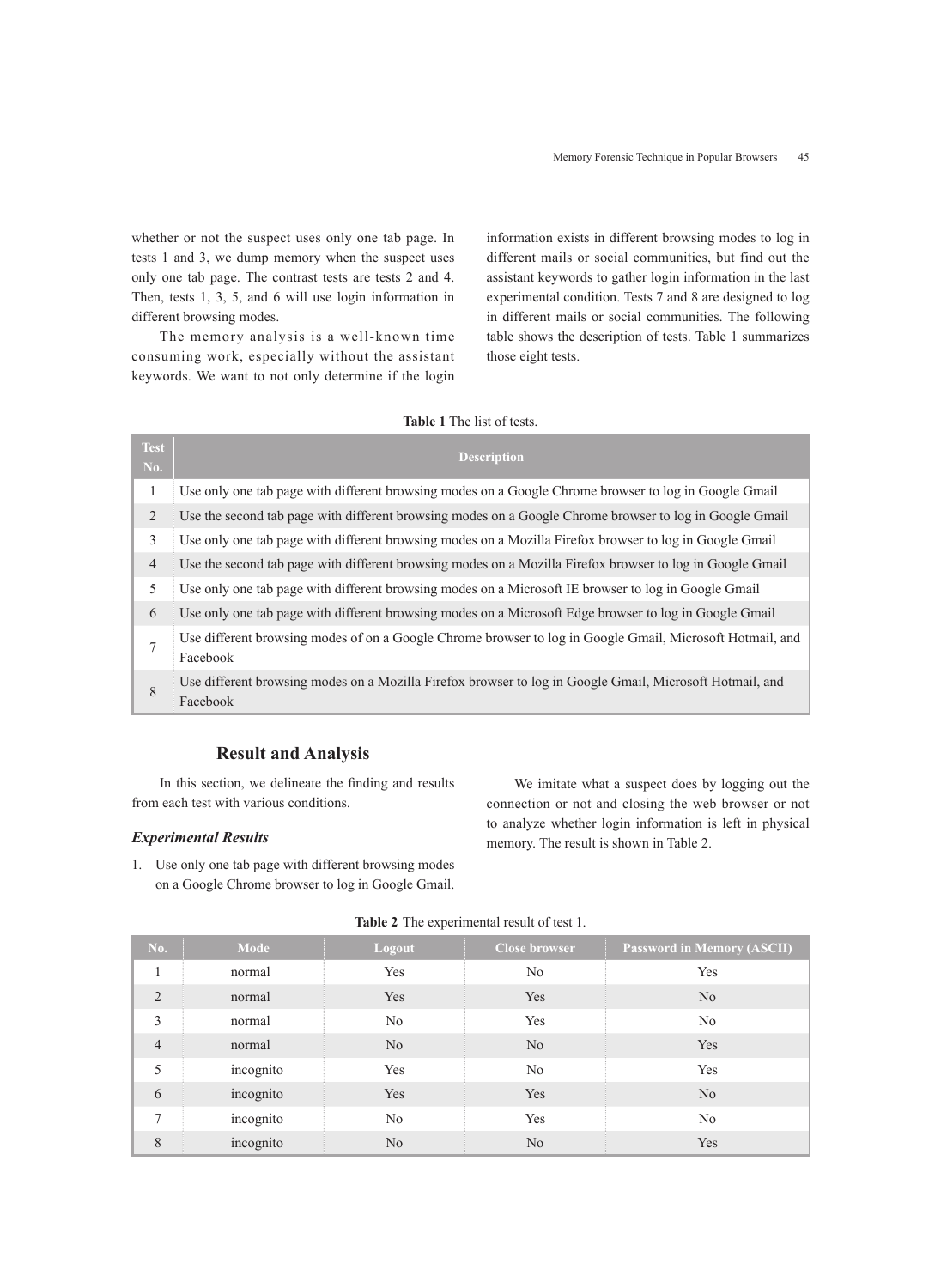In Table 2, we can see the password can be found if the suspect does not close the browser in both browsing modes.

2. Use the second tab page with different browsing modes on a Google Chrome browser to log in Google Gmail.

We imitate what a suspect does by logging out the connection or not and closing the web browser or not to analyze whether the login information is left in physical memory. The result is shown in Table 3.

| <b>No.</b>     | <b>Mode</b> | Logout         | <b>Close the browsing page</b> | <b>Password in Memory (ASCII)</b> |
|----------------|-------------|----------------|--------------------------------|-----------------------------------|
| $\mathbf{1}$   | normal      | Yes            | No                             | Yes                               |
| $\overline{2}$ | normal      | Yes            | Yes                            | N <sub>o</sub>                    |
| 3              | normal      | N <sub>0</sub> | Yes                            | No                                |
| $\overline{4}$ | normal      | N <sub>0</sub> | N <sub>0</sub>                 | Yes                               |
| 5              | incognito   | Yes            | No                             | Yes                               |
| 6              | incognito   | Yes            | Yes                            | N <sub>0</sub>                    |
| 7              | incognito   | $\rm No$       | Yes                            | Yes                               |
| 8              | incognito   | No             | N <sub>o</sub>                 | Yes                               |

**Table 3** The experimental result of test 2.

In Table 3, we can see the password can be found if a suspect does not close the browsing page in normal mode. In incognito mode, the password cannot be found just in logout and close the browsing page condition.

3. Use only one tab page with different browsing modes on a Mozilla Firefox browser to log in Google Gmail.

We imitate what a suspect does by logging out the connection or not and closing the web browser or not to analyze whether the login information is left in physical memory. The result is shown in Table 4.

| <b>No.</b>     | <b>Mode</b> | Logout         | <b>Close browser</b> | <b>Password in Memory (ASCII)</b> |
|----------------|-------------|----------------|----------------------|-----------------------------------|
| $\mathbf{1}$   | normal      | Yes            | N <sub>0</sub>       | Yes                               |
| 2              | normal      | Yes            | Yes                  | N <sub>o</sub>                    |
| $\overline{3}$ | normal      | N <sub>0</sub> | Yes                  | No                                |
| $\overline{4}$ | normal      | N <sub>o</sub> | N <sub>0</sub>       | Yes                               |
| 5              | InPrivate   | Yes            | N <sub>0</sub>       | No                                |
| 6              | InPrivate   | Yes            | Yes                  | N <sub>o</sub>                    |
| 7              | InPrivate   | No             | Yes                  | No                                |
| 8              | InPrivate   | N <sub>o</sub> | N <sub>0</sub>       | N <sub>0</sub>                    |

In Table 4, we can see the password can be found if the suspect does not close the browser in normal mode,

but cannot be found in InPrivate mode.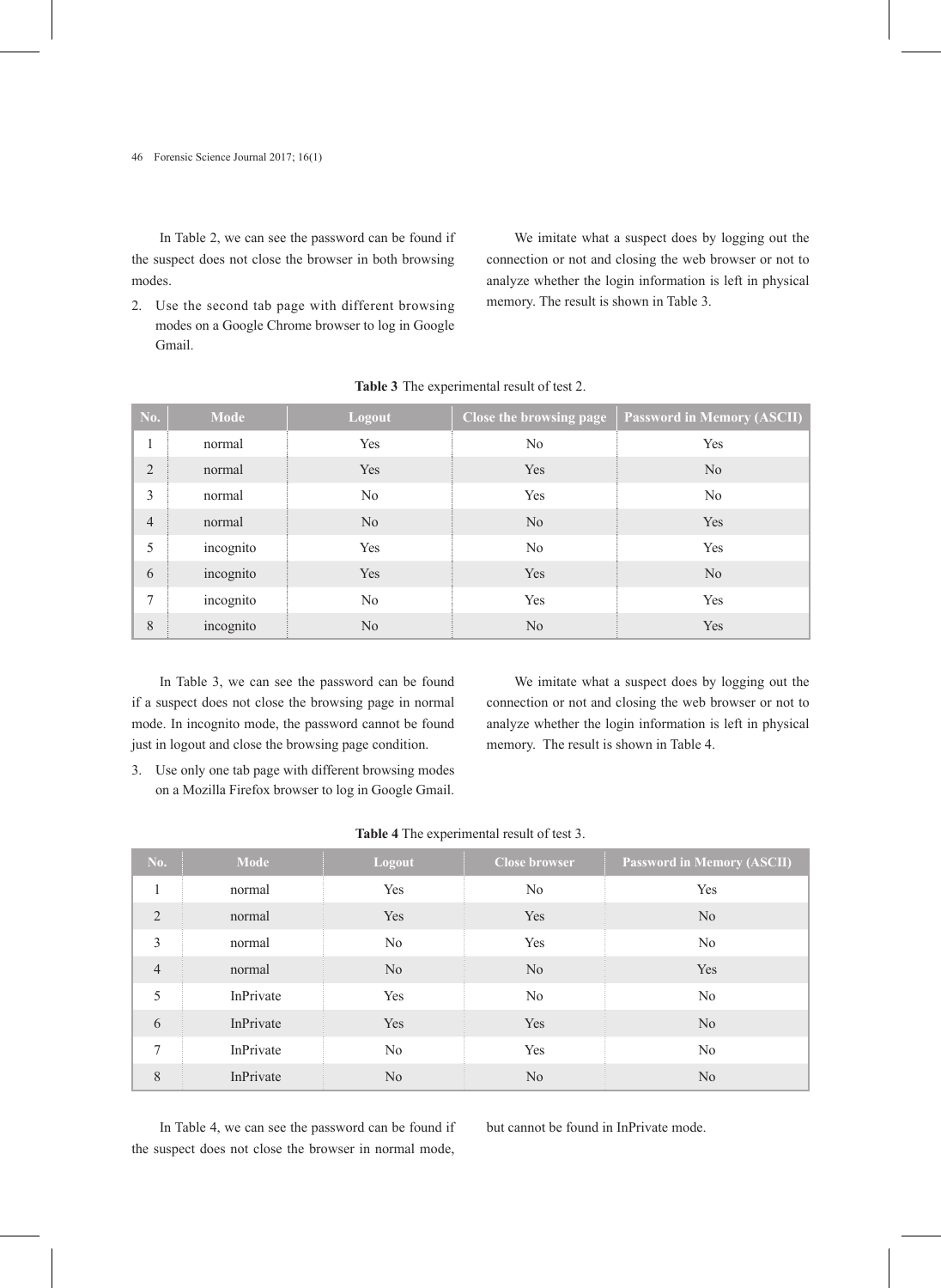4. Use the second tab page with different browsing modes on a Mozilla Firefox browser to log in Google Gmail.

We imitate what a suspect does by logging out the

connection or not and closing the web browser or not to analyze whether the login information is left in physical memory. The result is shown in Table 5.

| No.            | <b>Mode</b> | Logout         | Close the browsing page | <b>Password in Memory (ASCII)</b> |
|----------------|-------------|----------------|-------------------------|-----------------------------------|
|                | normal      | Yes            | No                      | Yes                               |
| 2              | normal      | Yes            | Yes                     | Yes                               |
| 3              | normal      | N <sub>0</sub> | Yes                     | Yes                               |
| $\overline{4}$ | normal      | N <sub>0</sub> | N <sub>0</sub>          | Yes                               |
| 5              | InPrivate   | Yes            | N <sub>0</sub>          | $\rm No$                          |
| 6              | InPrivate   | Yes            | Yes                     | N <sub>0</sub>                    |
| 7              | InPrivate   | N <sub>0</sub> | Yes                     | N <sub>0</sub>                    |
| 8              | InPrivate   | N <sub>0</sub> | N <sub>o</sub>          | N <sub>0</sub>                    |

**Table 5** The experimental result of test 4.

From Table 5, we can see the password can be found just in normal mode.

5. Use only one tab page with different browsing modes on a Microsoft IE browser to log in Google Gmail.

We imitate what a suspect does by logging out the connection or not and closing the web browser or not to analyze whether the login information is left in physical memory. The result is shown in Table 6.

| <b>No.</b>     | <b>Mode</b> | Logout         | <b>Close browser</b> | <b>Password in Memory (ASCII)</b> |
|----------------|-------------|----------------|----------------------|-----------------------------------|
| 1              | normal      | Yes            | N <sub>0</sub>       | Yes                               |
| 2              | normal      | Yes            | Yes                  | N <sub>0</sub>                    |
| $\overline{3}$ | normal      | No             | Yes                  | N <sub>0</sub>                    |
| $\overline{4}$ | normal      | N <sub>0</sub> | N <sub>0</sub>       | Yes                               |
| 5              | InPrivate   | Yes            | No                   | Yes                               |
| 6              | InPrivate   | Yes            | Yes                  | N <sub>0</sub>                    |
| 7              | InPrivate   | No             | Yes                  | N <sub>0</sub>                    |
| 8              | InPrivate   | N <sub>0</sub> | N <sub>0</sub>       | Yes                               |

**Table 6** The experimental result of test 5.

In Table 6, we can see the password can be found if a suspect does not close the browser in both browsing modes.

6. Use only one tab page with different browsing modes on a Microsoft Edge browser to log in Google Gmail.

We imitate what a suspect does by logging out the connection or not and closing the web browser or not to analyze whether the login information is left in physical memory. The result is shown in Table 7.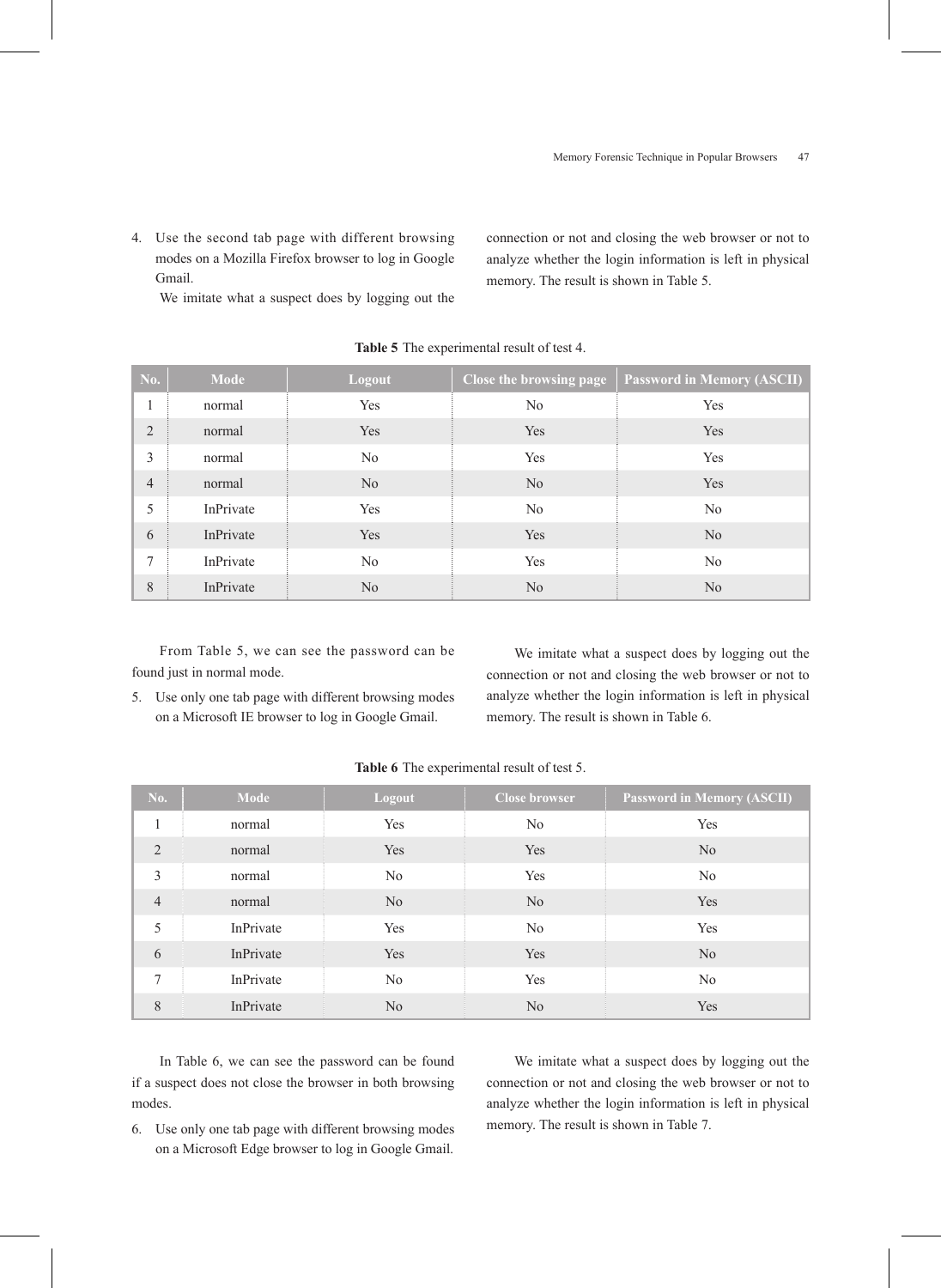| <b>No.</b>     | <b>Mode</b> | Logout         | <b>Close browser</b> | <b>Password in Memory (ASCII)</b> |
|----------------|-------------|----------------|----------------------|-----------------------------------|
| 1              | normal      | Yes            | No                   | Yes                               |
| 2              | normal      | Yes            | Yes                  | N <sub>0</sub>                    |
| $\overline{3}$ | normal      | No             | Yes                  | N <sub>0</sub>                    |
| $\overline{4}$ | normal      | No             | No                   | Yes                               |
| 5              | InPrivate   | Yes            | N <sub>0</sub>       | Yes                               |
| 6              | InPrivate   | Yes            | Yes                  | N <sub>o</sub>                    |
| $\tau$         | InPrivate   | No             | Yes                  | N <sub>0</sub>                    |
| 8              | InPrivate   | N <sub>0</sub> | N <sub>0</sub>       | Yes                               |

#### **Table 7** The experimental result of test 6.

In Table 7, we can see the password can be found if a suspect does not close the browser in both browsing modes.

7. Use different browsing modes on a Google Chrome browser to log in Google Gmail, Microsoft Hotmail, and Facebook.

We imitate what a suspect does by logging out the connection or not and closing the web browser or not to analyze whether the login information is left in physical memory. The result is shown in Table 8.

| <b>No.</b>     | <b>Mode</b> | <b>Mails or social</b><br>communities | <b>Password in</b><br><b>Memory (ASCII)</b> | <b>Account near the</b><br>password (ASCII) | <b>Assistant</b><br>information |
|----------------|-------------|---------------------------------------|---------------------------------------------|---------------------------------------------|---------------------------------|
|                | Normal      | Gmail                                 | Yes                                         | Yes                                         | $Passwd=$                       |
| 2              | incognito   | Gmail                                 | Yes                                         | Yes                                         | $Passwd=$                       |
| 3              | Normal      | Hotmail                               | Yes                                         | Yes                                         | Passwd=                         |
| $\overline{4}$ | incognito   | Hotmail                               | N <sub>o</sub>                              |                                             |                                 |
| 5              | Normal      | Facebook                              | Yes                                         | <b>Yes</b>                                  | $Pass =$                        |
| 6              | incognito   | Facebook                              | N <sub>o</sub>                              |                                             |                                 |

#### **Table 8** The experimental result of test 7.

In Table 8, we can see the password can be found with user account in normal mode when a suspect logs in Gmail, Hotmail, or Facebook. In incognito mode, the password can only be found in user account when a suspect logs in Gmail. In addition, we also discover the assistant keyword "passwd=" can be used to search login information in the rightest column of Table 8.

8. Use different browsing modes on a Mozilla Firefox browser to log in Google Gmail, Microsoft Hotmail, and Facebook.

We imitate what a suspect does by logging out the connection or not and closing the web browser or not to analyze whether the login information is left in physical memory. The result is shown in Table 9.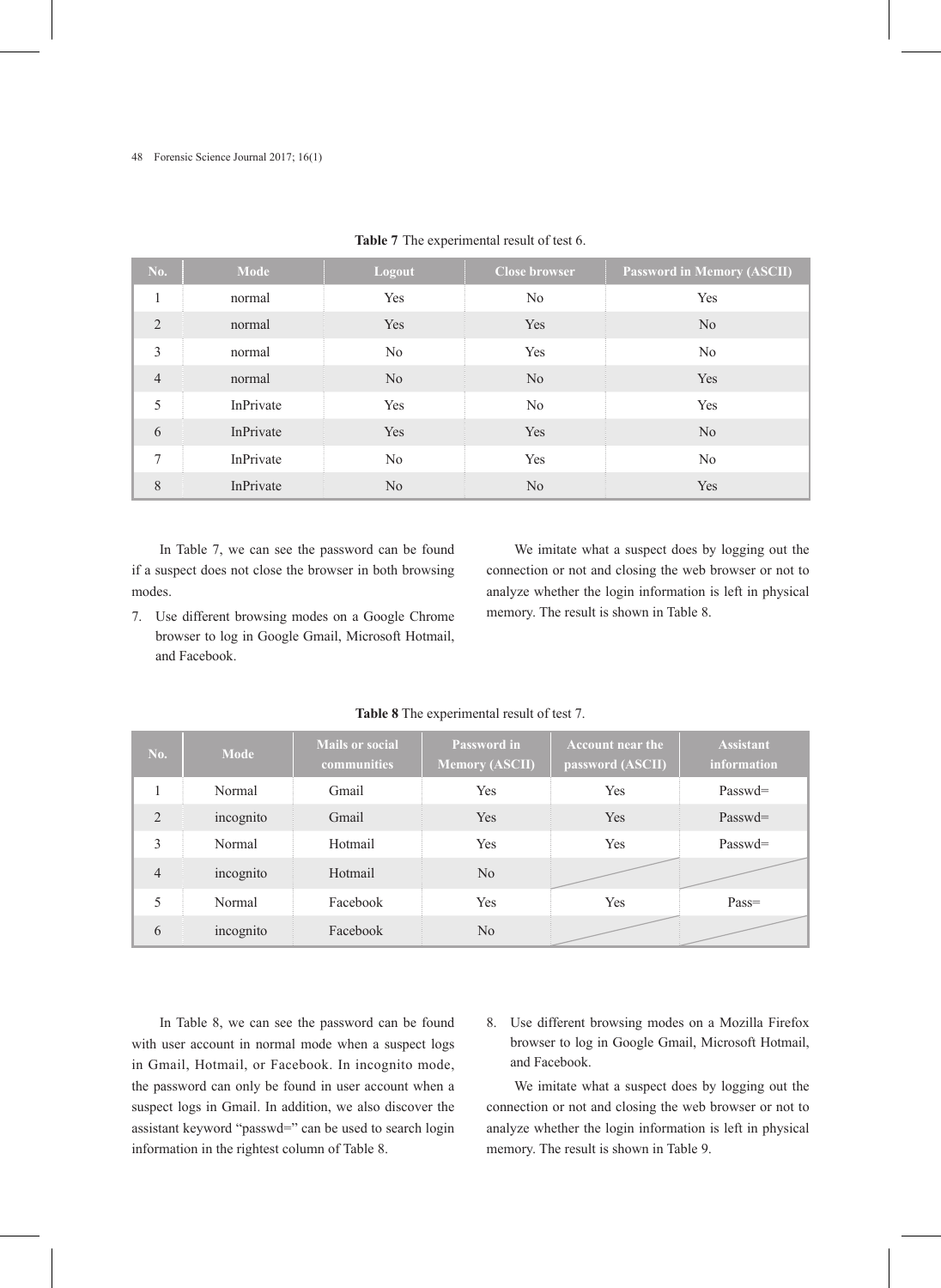| No.            | Mode      | <b>Mails or social</b><br><b>communities</b> | <b>Password in</b><br><b>Memory (ASCII)</b> | <b>Account near the</b><br>password (ASCII) | <b>Assistant</b><br>information        |
|----------------|-----------|----------------------------------------------|---------------------------------------------|---------------------------------------------|----------------------------------------|
|                | Normal    | Gmail                                        | Yes                                         | Yes                                         | PasswordField                          |
| 2              | InPrivate | Gmail                                        | No                                          |                                             |                                        |
| 3              | Normal    | Hotmail                                      | Yes                                         | No                                          | password-notification                  |
| $\overline{4}$ | InPrivate | Hotmail                                      | No                                          |                                             |                                        |
| 5              | Normal    | Facebook                                     | Yes                                         | No                                          | passwordfield<br>password-notification |
| 6              | InPrivate | Facebook                                     | $\rm No$                                    |                                             |                                        |

**Table 9** The experimental result of test 8.

In Table 9, we can see the password can be found only in normal mode when a suspect logs in Gmail, Hotmail, or Facebook. In addition, we also discover the assistant keywords can be used to search login information in the rightest column of Table 9.

#### *Analysis*

According to the test results, we analyze the experimental results in three conditions in the following subsection. In the first experimental condition (different statuses of web browsers), see table 2, 3, 4 and 5, we find out that the login information is left in physical memory before closing a Google Chrome browser regardless of which tab page is used. In contrast, the login information is left in physical memory before closing a Mozilla Firefox browser when a suspect uses only one tab page to log in Gmail with normal browsing mode. In addition, when a suspect uses the second tab page to log in Gmail with normal browsing mode, the login information is left in physical memory regardless of the Mozilla Firefox browser being closed or not (please see table 5).

In the second experimental condition (different browsing modes), see table 2, 4, 6, and 7, we find out that the login information is left in physical memory in both browsing modes before Google Chrome, Microsoft edge and Microsoft Internet Explorer browsers have been closed. When a suspect uses normal browsing mode in a Mozilla Firefox browser, the login information is left in physical memory before the browser has been closed. In contrast, we cannot find out the login information in physical memory using InPrivate browsing mode in a Mozilla Firefox browser (see table 4).

In the last experimental condition (log in different mails or social communities), we find out some assistant keywords which is helpful for the investigator to gather the login account and password. In table 8, we can see the keyword "passwd=" or "pass=" nearby the login account and password in physical memory in a Google Chrome browser. Furthermore, in table 9, the keyword "passwordfield" or "password-notification" is nearby the login account and password in physical memory in a Mozilla Firefox browser. These keywords are helpful information for investigators to reduce the searching time to gather the login information in practice.

## **Conclusion and Discussion**

Web browser forensic is an important work for digital forensic. We applied the memory forensic technique to the investigation of left memory artifacts of "Private Browsing" in popular web browsers. In many major crime cases, login information is very helpful for investigators in urgent need. However, the memory analysis without assistant keywords is a heavy time consuming work. Therefore, we not only investigate